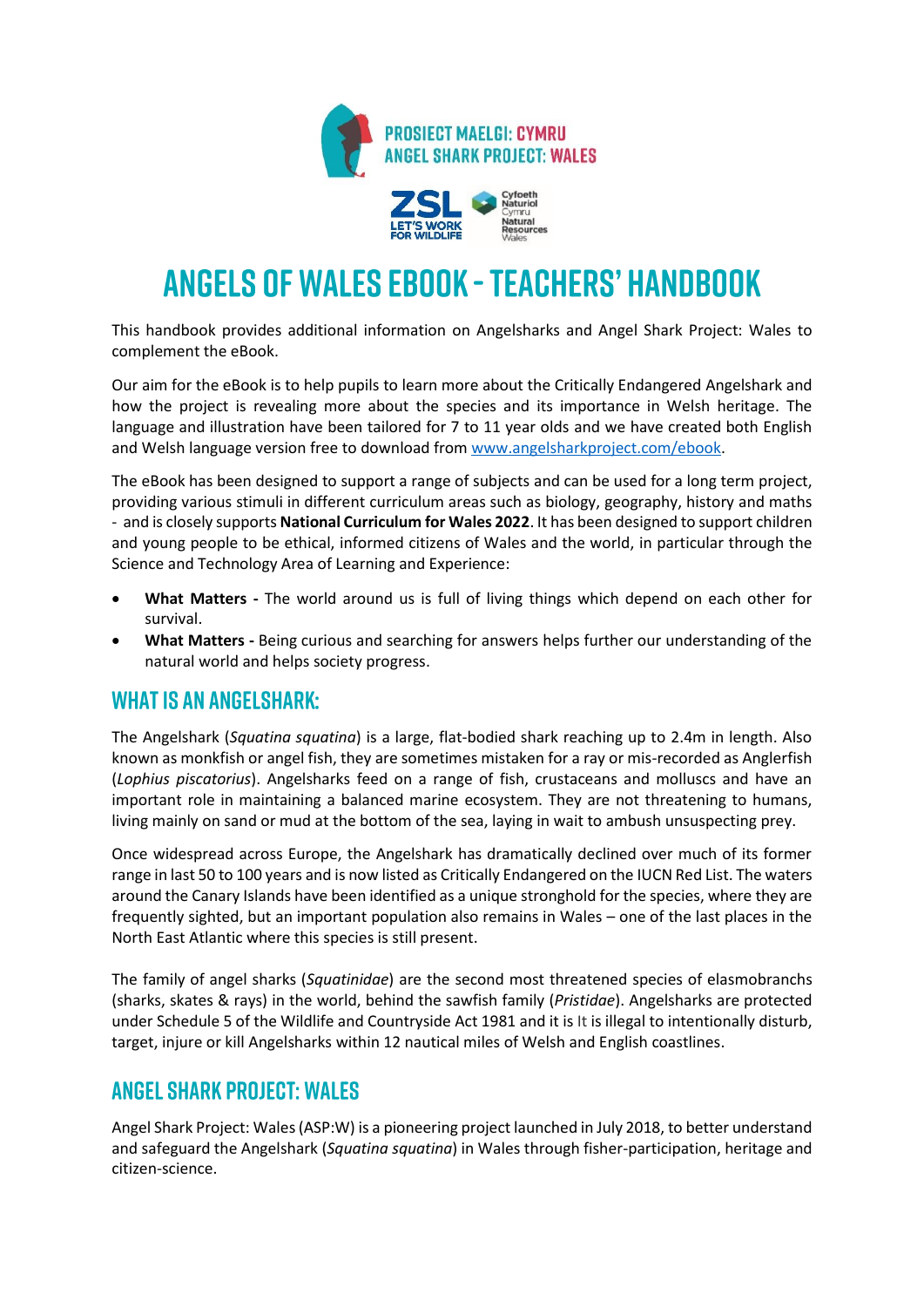Over the past two years, we have achieved a number of major outcomes:

- Over 50 million people reached through press releases and social media;
- 523 people directly engaged through roadshows and citizen science;
- trusted relationships developed with 75 recreational, charter boat and small-scale commercial fishers;
- 2,165 new Angelshark records gathered;
- Angelshark hotspots and possible important habitat identified through species distribution model outputs and other analyses;
- Wales Angelshark Action Plan developed through cross-sectorial remote workshops to identify the next steps to secure the future of Angelsharks in Wales

The Angelshark records date back to 1558, and have been shared with ASP:W by fishers, local communities during the Angelshark History Roadshow and through citizen science research. These records help to better understand Angelsharks distribution and habitat use along the Welsh coast and we're really grateful to everyone who has taken part in the project.

### **LESSON PLAN IDEAS**

Angelshark records have been found around the coast of Wales, so this eBook could be used to highlight the importance of your local marine environment to the species. It could be incorporated as part of Biology Week or during biology, geography, history or maths lessons. An example lesson plan can be found below:

**Lesson Title :** Where do Angelsharks Live? How to build the perfect home for an Angelshark

**Class:** Key Stage 2

**Areas of Learning:**

- Science and Technology
- Expressive Arts

**Resources** [www.angelsharkproject.com/ebook](http://www.angelsharkproject.com/ebook)

**Lesson Aim**: To help pupils become more familiar with Angelsharks and their anatomy. Pupils will also explore the welsh marine habitats in which Angelsharks are found and how they have adapted to their surroundings.

**Objectives:** - Correctly label an Angelshark

- Use and extend biology vocabulary
- Enhance knowledge of animal habitats

# **LESSON TASKS AND ANSWERS**

Ask children what they know about camouflage? If not explain the principle – i.e. how an animal hides amongst its environment with features such as their colouring blending with their surroundings. Ask learners to identify animals that have camouflage.

Ask learners why an animal would need camouflage - to hide from predators or to seek prey. Ask for any examples they may know. Use page 6 of the eBook to reinforce this point

Now that learners have a basic knowledge of camouflage, use page 4 of the resource to label the Angelshark. Start the task by reading the 'helpful hints' section aloud. Encourage trial and error. Refer back to 'helpful hints' to explain why an Angelshark has evolved to have that feature.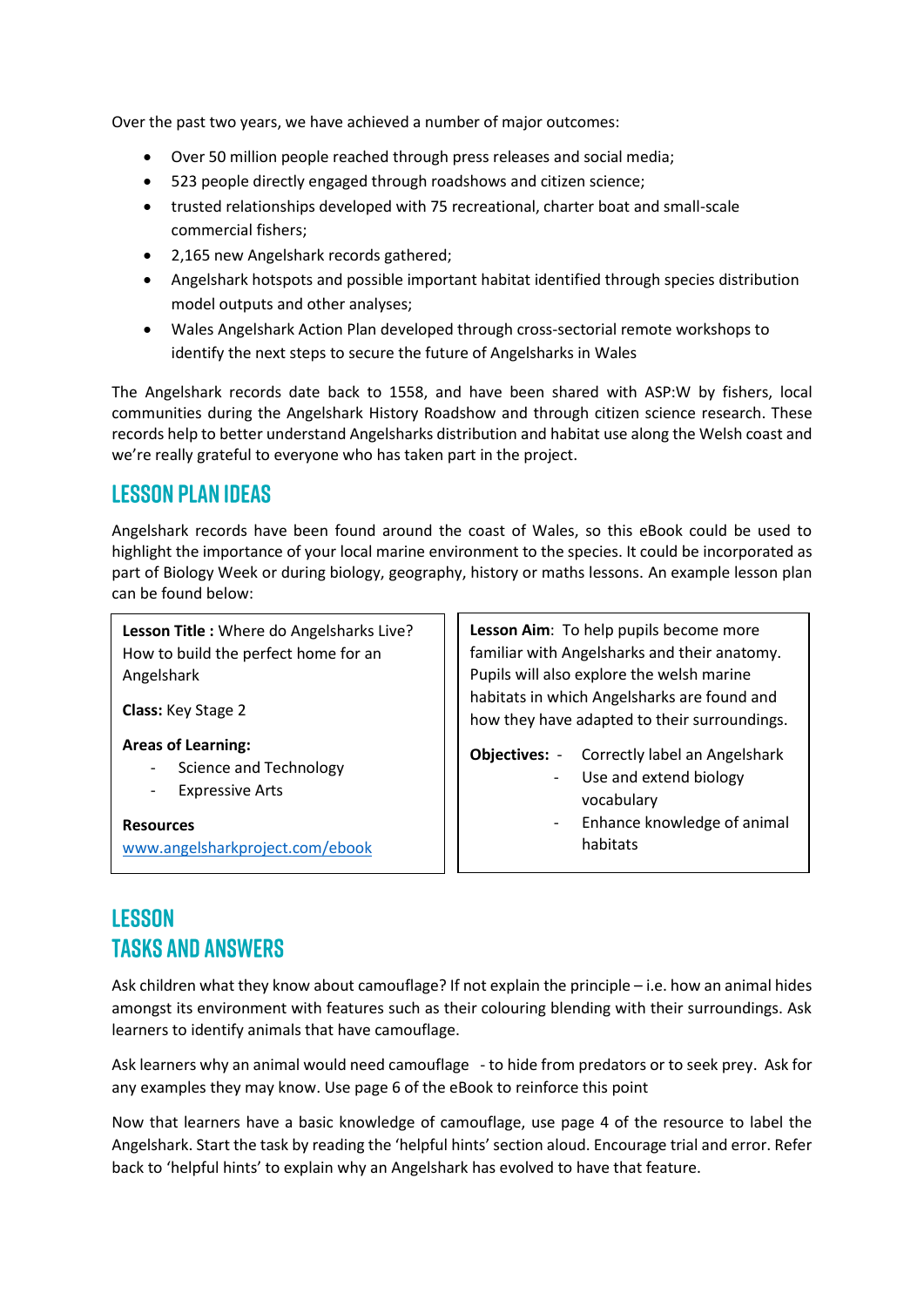## **SUGGESTED INDEPENDENT FOCUS ACTIVITY**

- Ask the children to use colouring pencils to create a marine environment.
- Encourage them to think about when they have been to the seaside in the past and what they have encountered.
- Ask them to use their imagination to imagine the underwater habitats around Wales and factor that into their work, by blending the Angelshark outline into the environment.